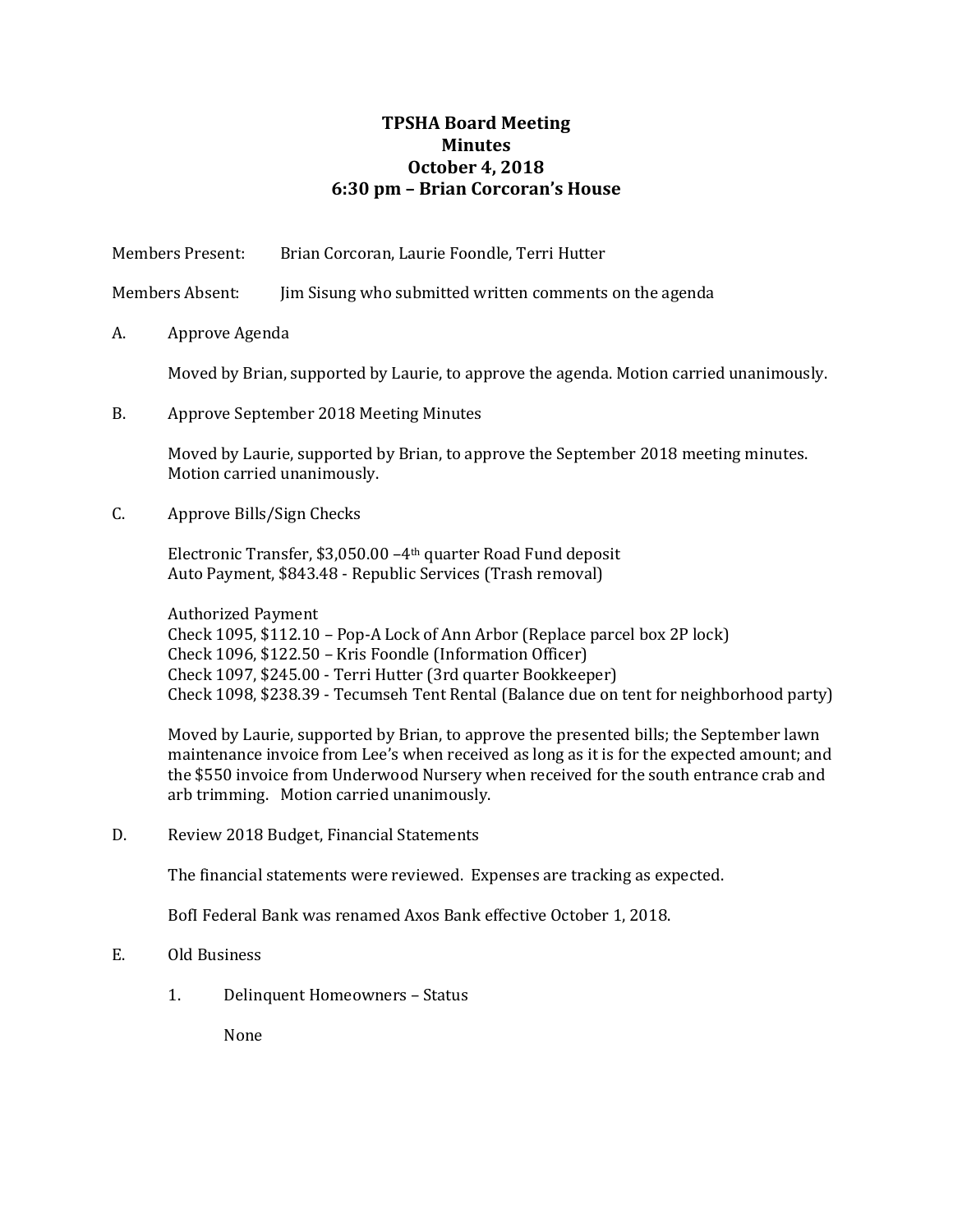2. Speed Bumps

No update.

3. No Soliciting Signs

Terri has been unable to find frames that match our existing sign frames.

Terri presented two options for small signs with stakes to go in the flower boxes and four options for 6" by 12" signs to go on the posts with the speed signs.

The Board approved 6" by 12" signs from Signs by Tomorrow. The signs are white with black lettering, a reflective coating on the front, and a black vinyl back.

4. Neighborhood Social – Follow-up

The social was a huge success with at least 33 lots represented.

It was noted that for future socials

- Grills aren't necessary
- Less ice may be required depending on the weather
- 5. LED Lights (Sensors) Update

We still need to find the north entrance sensors. None of us have recently noticed the lights being on at unexpected times.

6. Annual Meeting Date - Update

The annual meeting has been scheduled for Wednesday, January 23, 2019, at 6:30 PM at the Lodi Township Hall. Laurie will pick up the key and open the hall at 6:00 PM.

## F. New Business

1. TPSHA Correspondence – Homeowner-related Issues

The Board received a written request asking us to remind homeowners that per the CCRs political signs are not allowed in TPS. Board members had also received verbal comments about the political signs currently on some lots.

Laurie read aloud the CCRs which state that only for sale/rent signs, house numbers, and resident names are allowed.

Since a written request had been received, it was decided that Laurie would send an email to the residents reminding them about the CCR wording regarding signs.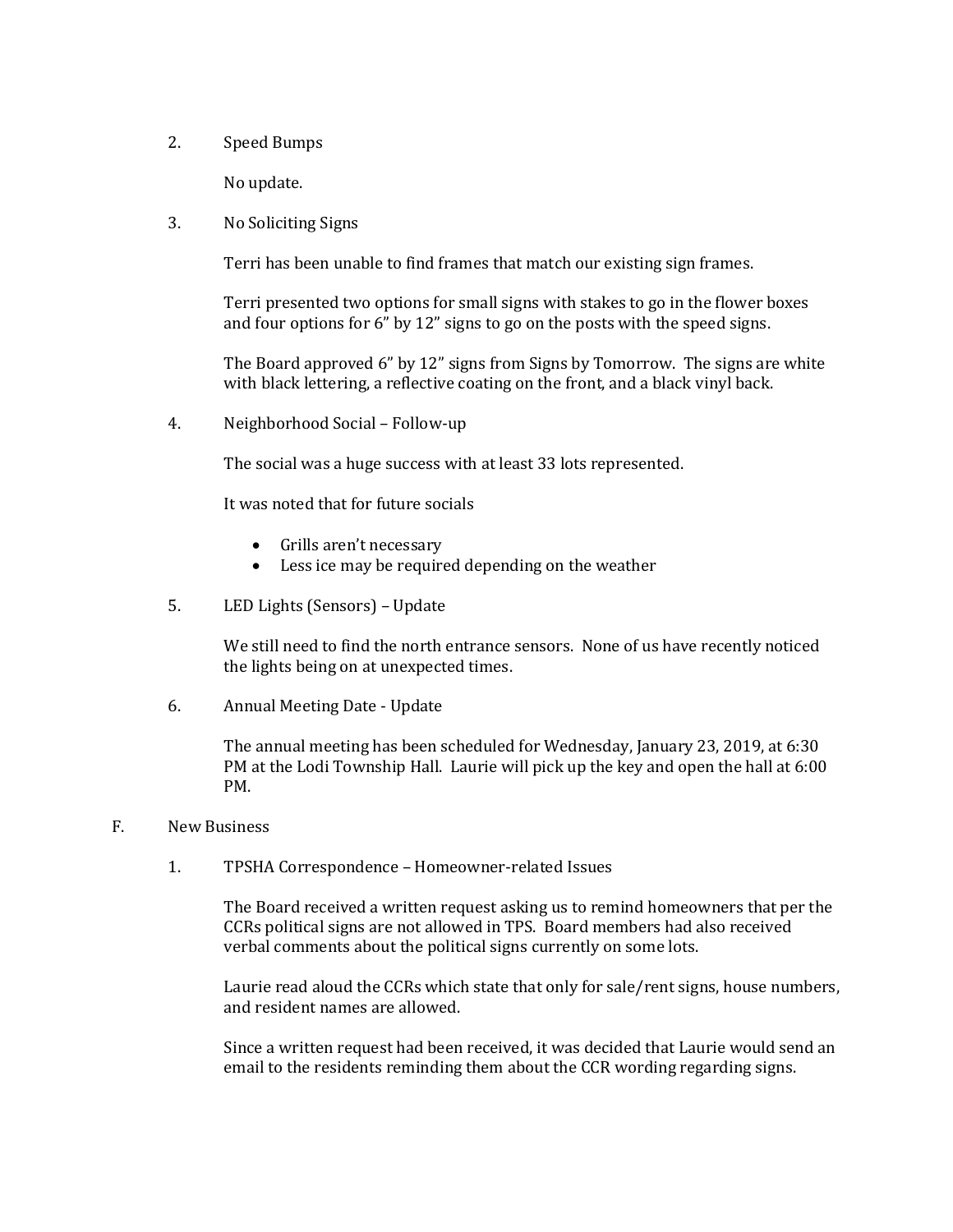2. Non-landscape Vegetation Plantings in Common Areas

The Board discussed the pumpkins that had been planted along the west pond shoreline by one of the non-pond homeowners.

Brian will email the homeowner to let him know that the Board intends to maintain the south and west shoreline of the west pond and to request that he not plant pumpkins there in the future.

- G. Grounds Maintenance
	- 1. Oak Tree (East Pond) Clean-up Update

Brian will talk to Lee about mowing or trimming around the east pond oak tree.

Brian asked Lee for suggestions for maintaining the east pond shoreline that we had cleaned up by D.K. Services earlier this year and on which the vegetation was already growing back. Lee weed whacked a portion of the area and said that in future years we could contract with him to spray/maintain that area.

2. Phragmites Removal (West Pond) – Update

Terri reported that Dave Przeslawski had sprayed the Phragmites on the west pond shoreline (common area only) based on Blue Water Aquatics comment that late August/September was the best time to spray.

Brian received a quote from Blue Water Aquatics for another round of treatment for both ponds as follows:

| Phragmites spraying (early October)                    | \$575.00 |
|--------------------------------------------------------|----------|
| Cutting of Phragmites (Jan – March)                    | \$720.00 |
| Removal and burning of Phragmites (Jan-March) \$350.00 |          |

This is roughly the same as the cost of the second cutting/removal in the original contract. We were never billed for the second cutting/removal in the original contract because only one of the two removals was done.

It was moved by Terri, supported by Brian, to approve the Blue Water Aquatics contract. The motion carried unanimously.

3. Pillar Caps Maintenance (Both Entrances) – Update

Brian reported that the pillars at the south entrance didn't have any cracks.

Brian filled two cracks in the center pillar at the north entrance but still needs to spray them with cement sealer.